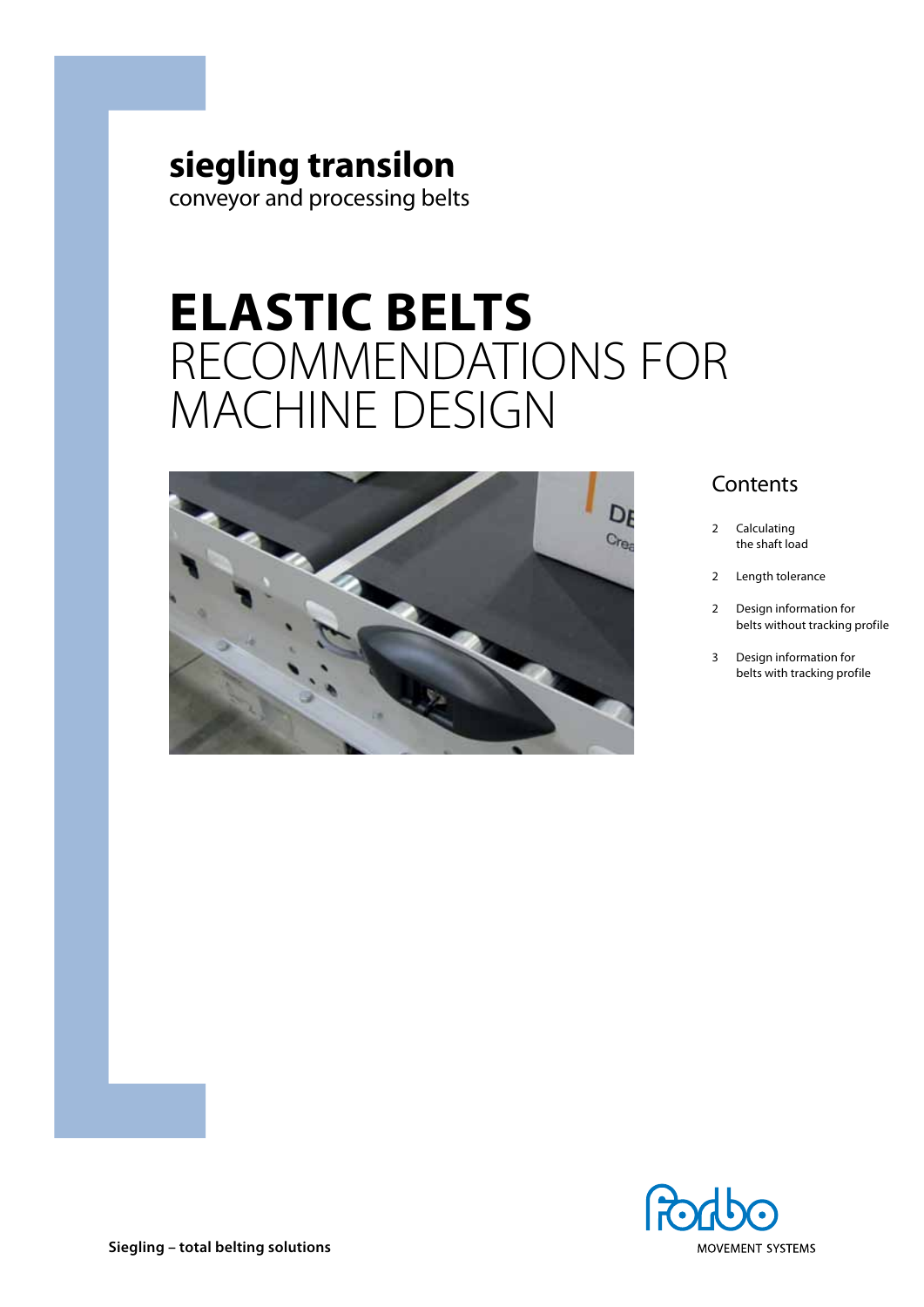## RECOMMENDATIONS F machine design

## Calculating the shaft load









### Length tolerances

The ideal elongation range is between 1.5 and 5.0%. We recommend our B\_Rex calculation program for sizing belts. A rough calculation for drums with a 180° arc of contact can be made based on the following example:

| Unit weight m                           | [kg]                         | 35            |                              |
|-----------------------------------------|------------------------------|---------------|------------------------------|
| Band width b                            | [mm]                         | 400           |                              |
| Conveying speed                         | $\left[\frac{m}{s}\right]$   | $\mathcal{P}$ |                              |
| Acceleration a                          | $\left[\frac{m}{s^2}\right]$ | $\mathcal{P}$ |                              |
| Friction coefficient µ <sub>steel</sub> |                              | 0.2           | (for new belts)              |
| Friction coefficient µ <sub>steel</sub> |                              | 03            | (on older friction surfaces) |
| Friction coefficient µRoll              |                              | 0.03          | (with rolling support)       |
| Friction coefficient µgalvanized steel  |                              | 0.4           | (with galvanized support)    |
|                                         |                              |               |                              |

| $F_u = m \cdot q \cdot \mu + m \cdot a + number of returns x 20 N$                                                   |
|----------------------------------------------------------------------------------------------------------------------|
| $=$ 35 kg $\cdot$ 9.81 kg $\cdot$ m/s <sup>2</sup> x 0.2 + 35 kg $\cdot$ 2 m/s <sup>2</sup> + 2 $\cdot$ 20 N = 179 N |
| $F_{\rm u} = F_{\rm u}/b = 179 \,\text{N}/400 \,\text{mm} = 0.45 \,\text{N}/\text{mm}$                               |

- > Refer to diagram 1 for the elongation required (in this example  $\varepsilon = 3\%$ )
- > Refer to diagram 2 for the resulting shaft load (in this example  $F_W' = 1.5$  N/mm)

 $F_W = F_W' \times b = 1.5 N/mm \times 400 mm = 600 N$ 

Belts without tracking profile:  $+0/-1.0$  [% belt length] Belts with tracking profile:  $+0/-1.5$  [% belt length] Take this information into account when placing an order. An appropriate take-up range must be provided for when designing the conveyor.

## Design information for belts without tracking profile



#### **Drum design**

At least one drum must be conical-cylindrical in order to control the belt.

Conicity height h depends on the drum length  $I_T$ :

| $IT$ [mm] | $<$ 200 |     | $400 - 600$ $600 - 1000$ | >1000 |
|-----------|---------|-----|--------------------------|-------|
| $h$ [mm]  | 0.4     | 0.6 |                          | 1.2   |

#### **Reversing operation**

For reversing operation, at least 10 mm play should be allowed for between the edge of the belt and edge of the slider bed.

Recommended design of conical-cylindrical drums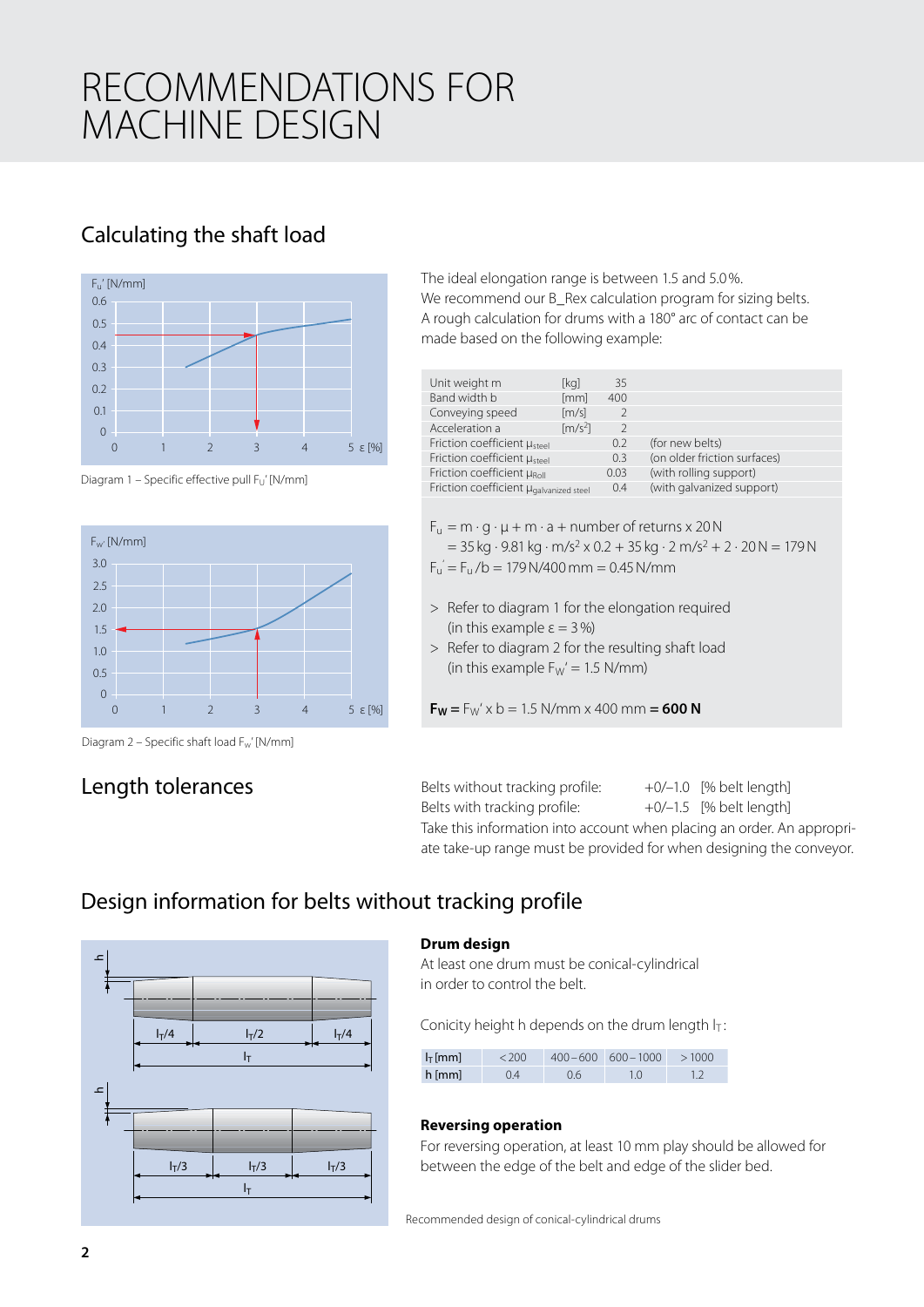#### **Drive types**

The following types of drums should be used depending on the drive:







#### Head drive

End drum: cylindrical

Drive drum: conical-cylindrical

Tail drive

Drive drum: conical-cylindrical End drum: cylindrical (optionally: conical-cylindrical)

#### Center drive and reversing operation

Snub roller: cylindrical

Drive drum: conical-cylindrical End drum: conical-cylindrical

**Rolling support**



Rolling support instead of a sliderbed could also be provided and also reduces the effective pull.

## Design information for belts with tracking profile



Despite the fact that the EL types are very easy to fit, tracking profiles must be applied when using cylindrical rollers.

The following points need to be observed in the process:

– All drums must be cylindrical



– At least one drum has to be adjustable in order to fit the belt

- The drum groove should be a wedge shape as in "a" (parallel to the profile form) and not rounded as in "b"
- The slider bed groove should be designed to comply with "a" and be at least as wide as the drum groove (in the case of very short and wide belts with profiles we advise belt guidance via the drum and not the slider bed – in contrast to the recommendation for long belts).

Because our products are used in so many applications and due to the individual conditions involved, our operating instructions, details given and information on the suitability and usage of the products are only general guidelines and customers must still carry out checks and tests themselves. When we provide technical support, the customer bears the risk of the machinery functioning properly.